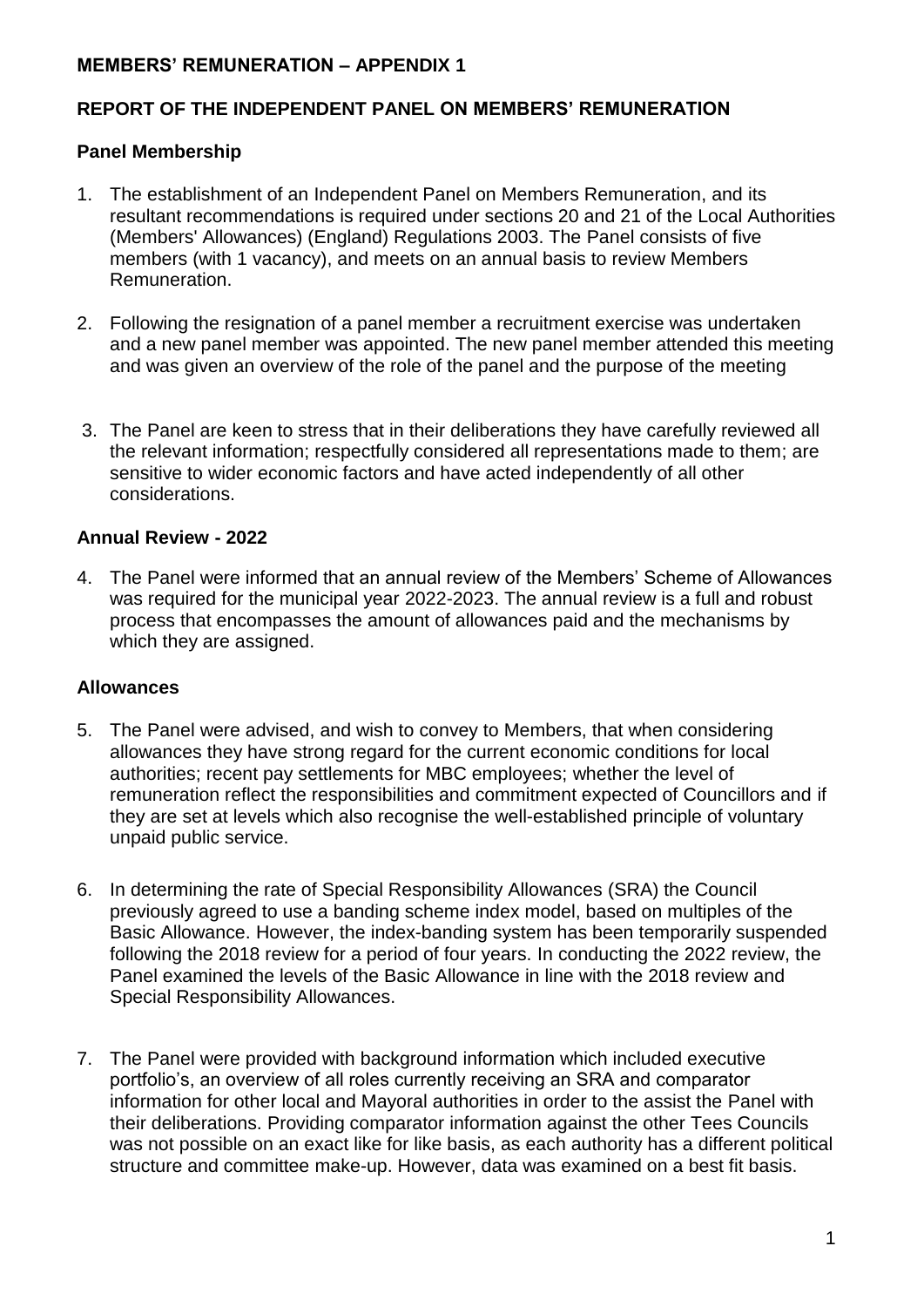- 8. All elected members were invited to put written representations to the Panel. Two representations were received i.e. Group Leaders allowances should be paid to all group leaders and whether the role of Chair of Corporate Parenting Board should receive a Special Responsibility Allowance.
- 9. These were considered as part of the Panel's deliberations and no changes are recommended at this time.

## **Basic Allowance**

- 10. The Panel's 2021 recommendations were to continue the phased increase of £450 a year over a four year period, in addition to any inflationary rises in line with officer pay rises. These were rejected by Council.
- 11. The Panel noted that, because of this, Middlesbrough Council's Basic Allowance remains below the Teesside average as demonstrated in the table below. One potential consequence may be to discourage a wider demographic for standing for Council.
- 12. However, during the Panel's 2022 review socioeconomic factors were considered and the Panel agreed that allowances should remain frozen and not reflect staff inflationary pay awards as agreed by Council in 2021.



## **Special Responsibility Allowances (SRA)**

| <b>Authority</b>     | <b>Mayoral Allowance</b> |
|----------------------|--------------------------|
| Newham               | £86,589                  |
| Hackney              | £85,375                  |
| Liverpool            | £83,539                  |
| <b>Tower Hamlets</b> | £75,000                  |
| Lewisham             | £77,722                  |
| North Tyneside       | £67,321                  |
| Salford              | £68,701                  |
| Watford              | £67,052                  |
| <b>Bristol</b>       | £68,502                  |
| Leicester            | £65,787                  |
| <b>Bedford</b>       | £63,803                  |
| Middlesbrough        | £55,952                  |
| Mansfield            | £49,377                  |
| Doncaster            | £52,864                  |
| Copeland             | £51,000                  |

13. The Panel were advised that the 'Guidance on Consolidated Regulations for Local Authority Allowances" states that SRAs should only be paid when Councillors have "significant additional responsibilities" over and above the generally accepted responsibilities of a Councillor.

14. Until the 2018 review, the method of determining Special Responsibility Allowances was based on a 'multiplier', using the Basic Allowance as a base then multiplying it by a factor ranging from 0.5 to 10, depending on the role. This system has been suspended for a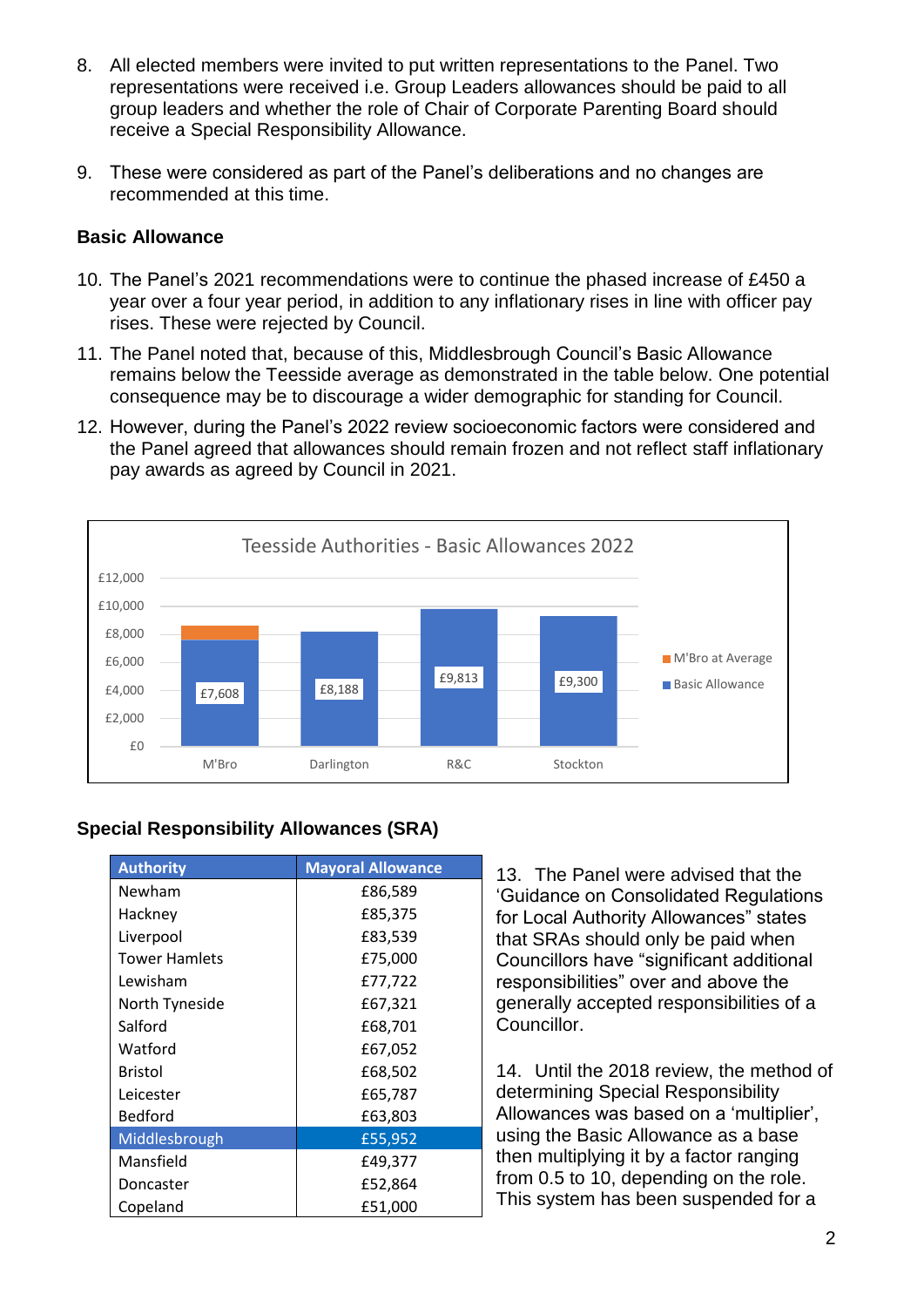period of four years given the increase to the Basic Allowance and simultaneous decrease to SRAs.

- 15. The Panel were keen to express that when considering SRAs that they look at a role in its entirety and that an allowance was not solely based on the number of meetings held/attended. For example; they would take into consideration the depth and range of the portfolio; the level of responsibility; policy development; work with senior officers; level of accountability and decision making and the time commitment required. For Overview and Scrutiny other commitments were also considered, e.g. researching topics, site visits, external meetings with contributors to Panels, effective challenge and the coordination and selection of topics for review and call ins etc.
- 16. In their deliberation the Panel can only take into account the level of responsibility and commitment required for the role, they cannot take into account personal perceptions of those making representations of a person appointed to a post and therefore these have not been taken into consideration.
- 17. With regard to the Mayor the Panel examined the responsibilities of the Mayor and considered comparators with other Mayoral authorities and found that the allowance to the Mayor of Middlesbrough to be slightly below the average of other Mayoral authorities. It was also felt that regardless of the population or the size of an authority, the time, commitment and responsibilities of an elected Mayor are comparable.
- 18. The Panel felt those roles attracting an SRA were all still relevant, recognising the time commitment and responsibilities involved. It was also recognised that, generally, the rates afforded to special responsibility allowances in Middlesbrough were comparable to other Teesside Authorities. The Panel also felt it would be prudent to carry out its "full" quadrennial review after the local elections of 2023 to account for any potential governance changes.
- 19. The Panel continue to recommend that during this period any future staff pay awards should not be applied to SRAs.
- 20. The Panel recognise the valued work and commitment provided by all members.

## **Travel & Subsistence**

- 21. The Panel considered that the legislation allowed for travel and felt no changes were necessary.
- 22. The Panel considered the rates for mileage that are currently based on Her Majesties Revenues and Customs national rates i.e. 45p per mile; and subsistence in line with those paid to staff. The Panel recommended no change.
- 23. The Panel agreed that Co-Opted Members should be allowed to make claims for allowances based on the fact that they are acting voluntarily and that the current £10 per meeting rate remained reasonable and that no changes should be made.

## **Dependent Carers Allowance**

24. Members can claim an allowance for dependents that they care for (adults or children). This is to allow their attendance at Council meetings. This rate of allowance is currently